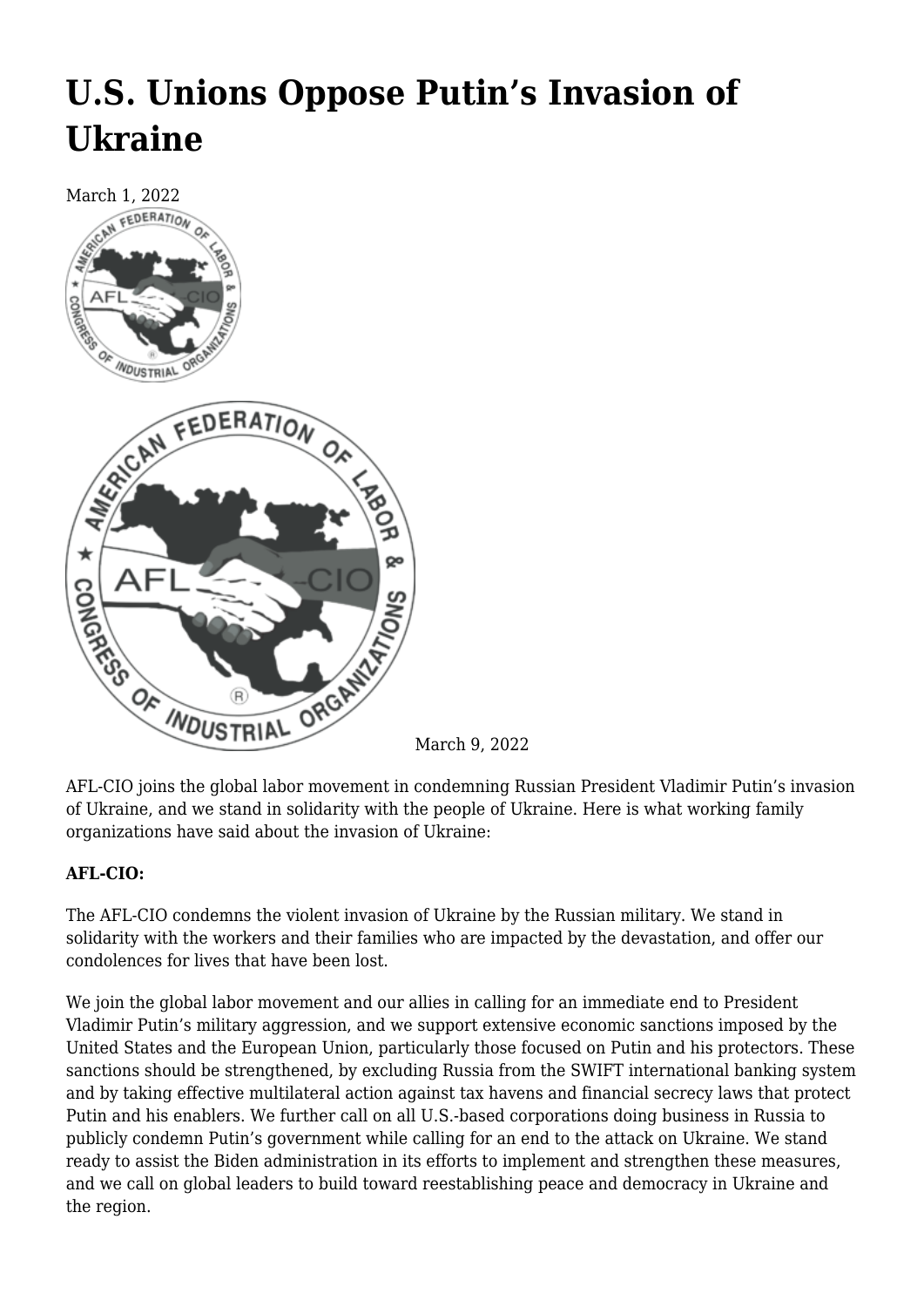Ukrainian unions have struggled for decades to guarantee the internationally recognized right to organize and bargain collectively. They have been at the forefront of campaigns to protect working people from precarious or "informal" work; fight climate change while preserving jobs and livelihoods; and end gender-based violence and harassment and employment discrimination against LGBTQ+ workers. Unions have courageously fought corruption that is widespread in the Ukrainian economy. All these brave efforts by Ukraine's unions are now threatened by the Russian military invasion, which is destroying the basic democratic rights of freedom of association, assembly and speech that are necessary for all effective trade union action.

The Russian government's invasion of Ukraine flagrantly violates international law and undermines the right of Ukraine and of all nations to self-determination free from the threat of violence. The consequences of the attack on Ukraine are vast—tens of thousands of lives may be lost, millions may be displaced. Countries will need to house, feed and support the many refugees fleeing the violence. President Putin's war jeopardizes international peace and global economic recovery. Workers and their families are still struggling with the COVID-19 pandemic, and can ill afford the higher oil and food prices and further disruption to the supply chains this war will cause.

Going forward, the global community must come together immediately to reestablish a common security framework that ends violent conflicts and prioritizes investments in shared economic security, including jobs and basic social protections. The AFL-CIO stands ready to support policies that will bring security, peace and democracy, and we will provide continued solidarity and support to the people of Ukraine.

# **International Trade Union Confederation (ITUC) General Secretary Sharan Burrow:**

We mourn for those who have lost their lives and offer our deepest condolences and solidarity to those who have lost loved ones or been injured.

The imposition of sanctions by governments which support democracy and the rule of law is both inevitable and justified, and should focus particularly on the entourage of President Putin, who is leading Russia down this destructive path and threatening peace in Europe and the world.

We call for world leaders to take urgent and definitive steps to initiate dialogue and find a peaceful solution to this crisis in line with the Charter of the United Nations.

# **European Trade Union Confederation (ETUC) General Secretary Luca Visentini:**

We strongly condemn the war, which hits people and workers first, and advocate for dialogue, peace and democracy to be reestablished immediately.

Europe must stand strong against Putin's aggression and put maximum pressure on his regime, and entourage in particular, to bring about peace and dialogue.

We cannot allow policy to be shaped by violence, and we expect world and EU leaders to protect Ukraine's integrity as well as the security of all other countries in the region.

With over 100,000 people already displaced, Europe needs to prepare to welcome refugees, and we acknowledge the pledges already made by several EU member states.

# **Amalgamated Transit Union (ATU) International President John Costa:**

The ATU joins the trade union movement and rest of the world in standing in solidarity with the people and workers of Ukraine as they endure an unwarranted attack by Russia. We have watched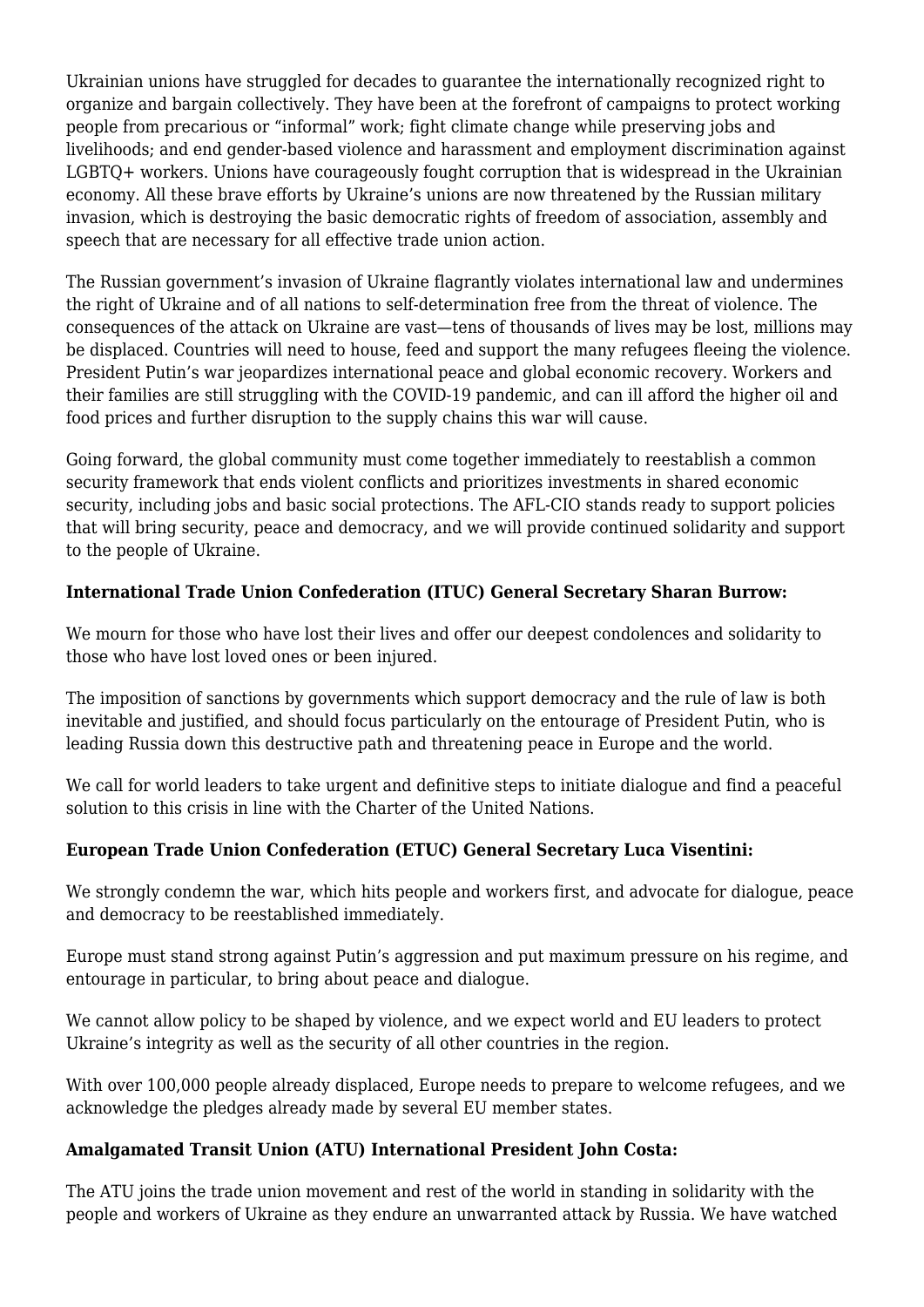as courageous Ukrainians, including its president, resist this occupation and fight bravely for their country. Our thoughts are with our brothers and sisters in the Ukrainian unions as more than a hundred Ukrainian civilians have already lost their lives with hundreds injured. Many more could die in this brazen act of aggression in violation of international law.

The ATU has among our ranks people from all over the world. We believe that all people and nations should be free from threats of violence. This unprovoked assault threatens democracy, security and peace not only in Ukraine but across Europe and the entire world. War is not the answer. We join the global community and our allies in calling for an end to President Putin's military aggression and support the call for a unified response and diplomatic solution to bring an end to these senseless attacks on Ukraine.

# **American Federation of Musicians (AFM):**

The American Federation of Musicians of the United States and Canada profoundly condemns Russia's unprovoked and unjustified war on Ukraine. We express our unwavering solidarity with the brave Ukrainian people and their elected government during this horrific time. We are concerned about the catastrophic humanitarian toll resulting from the barbaric attacks on the civilian population of Ukraine, and we pledge our resolute support to those in Russia who at great risk are protesting military aggression against Ukraine. We pray for an immediate end to the devastation and express our condolences for the unnecessary loss of life.

# **American Federation of Teachers (AFT) President Randi Weingarten:**

This unprovoked and unjustified Russian invasion is not just an assault on the democratic people of Ukraine, but also a flagrant violation of international law. We condemn it unreservedly because it traduces the fundamental principle that wars of aggression can never be the answer to disputes among nations.

Tens of thousands of innocent lives are now in the sights of an oppressive, autocratic dictator who seeks to establish Russian hegemony and military domination in Eastern Europe. Putin lives in an alternate reality where he wants to go back to the bloody age of empire. Luckily, the Biden administration understands the grievous threat he poses the world and is levying economic and diplomatic sanctions against the Russian state and its oligarchic rulers.

We stand in solidarity with our fellow unionists in the Ukrainian labor movement; with the educators, students and families in Ukraine; and with their democratic government in this moment of their trial and need.

# **Boilermakers (IBB) President Newton B. Jones:**

The International Brotherhood of Boilermakers stands in solidarity with and praises the leadership of President Volodymyr Zelenskyy and the steadfastly brave Ukrainian people as they fight to maintain their nation, their identity as Ukrainians and their freedom.

We condemn, in the strongest possible terms, the senseless and barbaric actions of a megalomaniac tyrant, Vladimir Putin, in invading the sovereign nation of Ukraine.

The International Brotherhood of Boilermakers will be making a financial contribution to assist the people of Ukraine. We encourage everyone to do likewise to provide relief and strengthen their efforts.

President Zelenskyy and his people are showing the world that when people organize together, they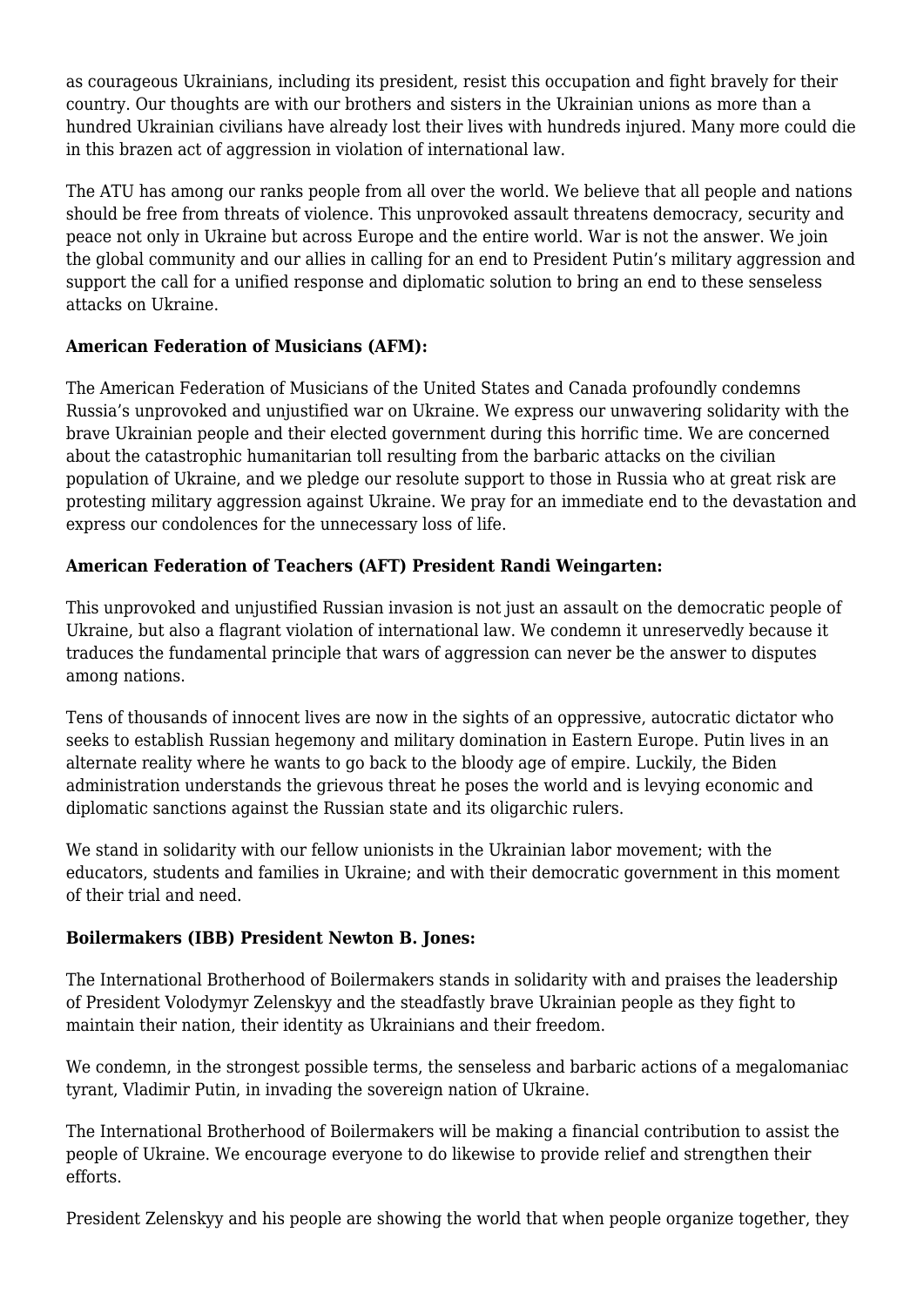can stop even the cruelest forces of tyranny.

#### **Fire Fighters (IAFF):**

The IAFF is rising in support and solidarity with our Ukrainian brothers and sisters. As their country remains under Russian attack, firefighters are standing strong on the front lines, not in battle, but protecting the lives of Ukrainian citizens.

"It is difficult to imagine the challenges firefighters there are facing as they continue to respond during a military invasion," says IAFF General President Edward Kelly. "This union is proud to stand with them as they continue to serve their communities without hesitation. We pray they stay safe."

As the Ukraine military is doing its job, firefighters there are responding to structure fires caused by missile strikes and searching for survivors in blown-out buildings.

The IAFF will continue to watch the situation in Ukraine and look for ways to support our Ukrainian brothers and sisters and the global community at large.

# **International Federation of Professional and Technical Engineers (IFPTE) President Matt Biggs:**

It is imperative for the labor movement in the United States and worldwide to aggressively denounce President Putin and his government for this illegal and unjustified invasion of Ukraine, as well as their crimes against humanity by attacking innocent Ukrainian citizens. IFPTE fully supports the AFL-CIO and [the Canadian Labour Congress] for standing in solidarity with the people of Ukraine.

#### **Mine Workers (UMWA) International President Cecil E. Roberts:**

The blood of innocent Ukrainians is on [imported Russian] oil, gas and coal. The United States should not be in any way funding this war by continuing to buy Russian exports. We should be focusing on using what this nation has to offer when it comes to energy sources. I applaud Sens. Manchin, Murkowski and the other co-sponsors of [the Ban Russians Energy Imports Act] for their bold action. We are in full support.

We also need to start manufacturing products that use coal in the U.S. Right now, we ship millions of tons of metallurgical coal to China, which they in turn use to make steel and fabricate it into wind turbines and solar panels. They then ship those products back here. How does that make sense?

Let's put less focus on relying on other countries to provide our resources and look at what our own nation provides. Let's stop supporting anti-democratic regimes and tyrants and focus on using the resources we have right in our own backyard.

# **Musical Artists (AGMA) President Ray Menard:**

AGMA stands in heartbroken solidarity with our family, friends and colleagues and all those impacted by the violence in Ukraine.

As a union, AGMA is founded on the principles of democracy, freedom and hope. We believe in using collective power for good. We believe most people want to leave the world better than they found it. We believe that beauty, art and fellowship will prevail, even when confronted with calculated and ruthless destruction.

In the face of tragedy and injustice, we turn to that which our members have devoted their creative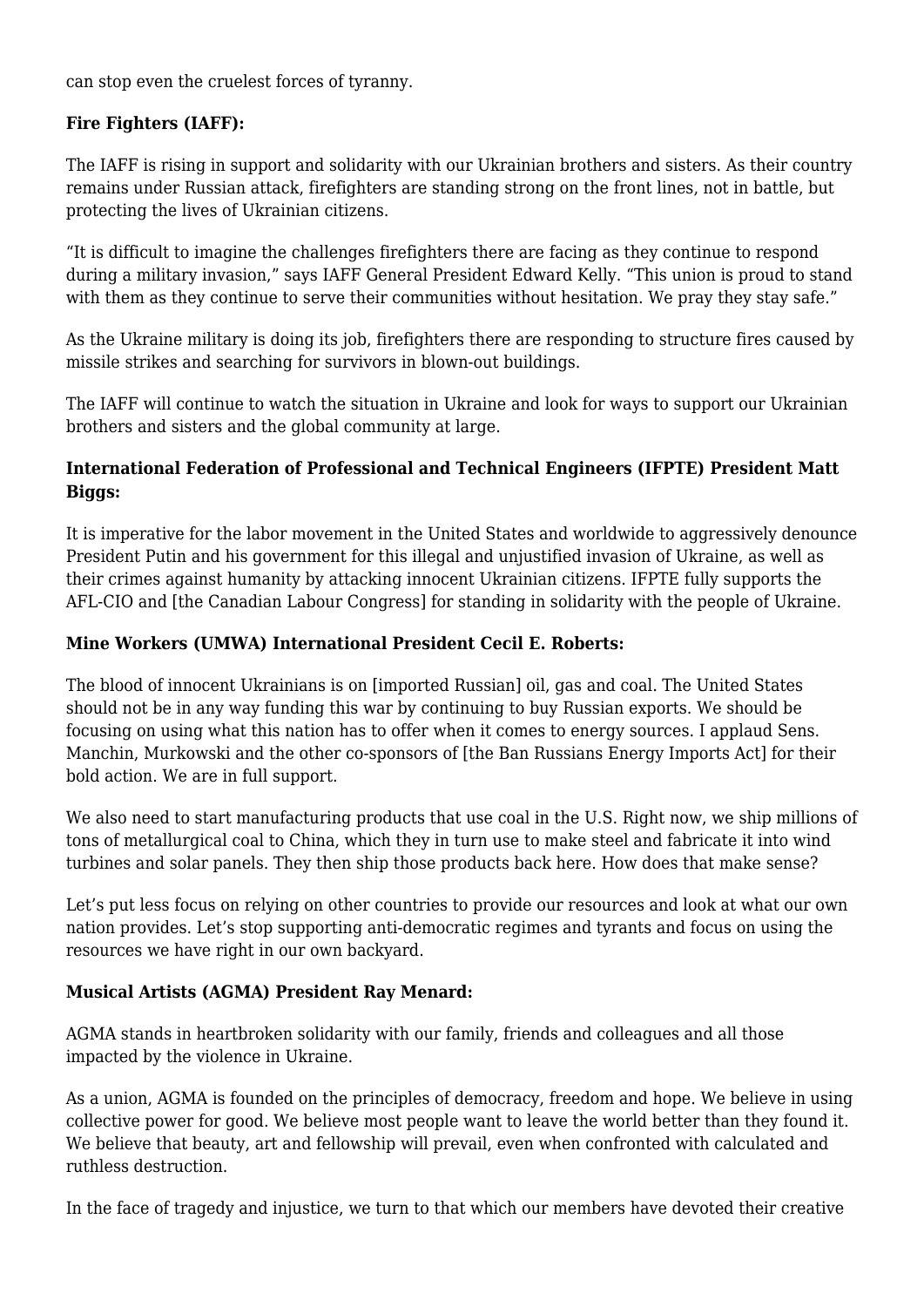lives: art that helps us understand all facets of what it means to be human, including days like today. As many AGMA members have sung on stages across the world:

*"What shall I, a wretch, say then? To which protector shall I appeal When even the just man is barely safe?"* —Benjamin Britten's *War Requiem*

We beg for safety to return to all in harm's way. Let compassion, unity and peace prevail. End the violence and senseless suffering.

We are all members of one union, and one family.

#### **National Nurses United (NNU):**

National Nurses United today joined with the international community and peace and human rights advocates in the U.S. and around the world to urge an immediate ceasefire and end to the Russian invasion of Ukraine and a return to diplomacy.

"Any invasion of another sovereign nation is a crime against humanity that always threatens to lead to an incalculable loss of lives and other long-term health consequences for the people of that nation," said NNU President Zenei Triunfo-Cortez, RN. "As nurses, we know that war and all the suffering it produces are human calamities that are not justifiable and must end."

"The danger of even greater escalation—which potentially involves the two largest nuclear-armed nations in the world—is particularly chilling," Triunfo-Cortez said. "That threat should further impel all parties involved to seek a peaceful, diplomatic solution to this crisis immediately."

NNU stands in full solidarity with the trade unions and all the people of the Ukraine now in grave danger. NNU also welcomes anti-war protests that have emerged within Russia.

While ending the bloodshed must be the immediate priority, NNU said it is also important to recognize that all nations have legitimate security concerns when foreign troops are positioned near their borders.

Any diplomatic, long-term solution should be premised on a peaceful resolution of conflict and should directly address peace and security concerns for all sovereign nations in the region.

#### **SAG-AFTRA:**

In these dark and uncertain times, with war returning to the European continent, SAG-AFTRA stands in solidarity with our colleagues in Ukraine, our fellow union members of the Cultural Workers Union of Ukraine, and all those suffering the effects of this war of aggression.

It is heartbreaking to see the stories of civilians coping with the loss of family members, friends, homes and livelihoods. Watching the humanitarian crisis unfold, it's easy to feel despair and helplessness. But if you wish to help, there are organizations, including UNICEF and many others, that use your donations to aid those impacted by this war.

We insist that all nations recognize and respect the freedom of the press and ensure that our members and journalists of all nations working in the war zone are kept safe from harm.

The union also stands with the brave Russian anti-war protesters who are risking their own freedom